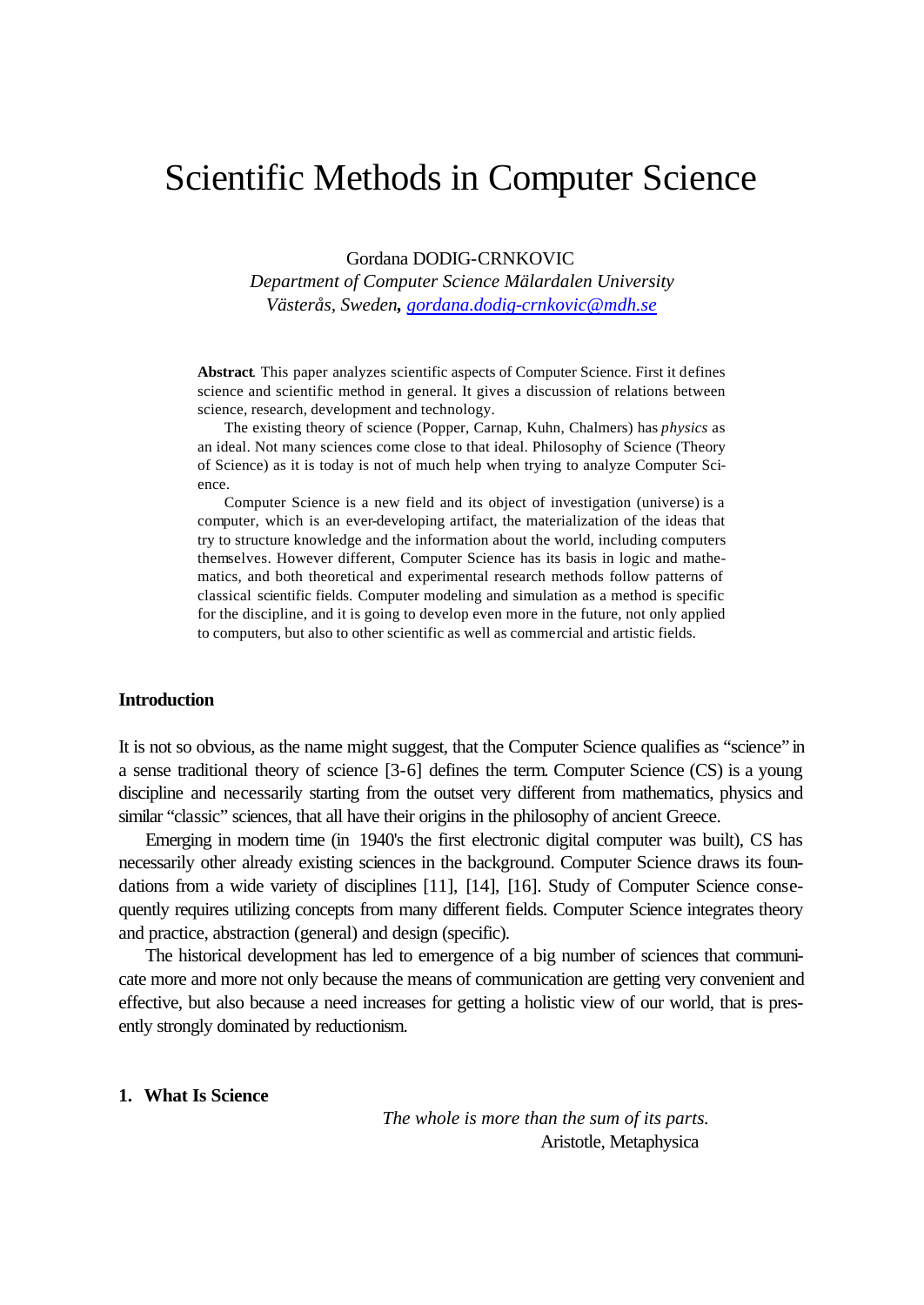Talking about "science" we actually mean plurality of different sciences. Different sciences differ very much from each other. The definition of science is therefore neither simple nor unambiguous. See [1] and [2] for several possible classifications. For example, history and linguistics are often but not always catalogued as sciences.



## *1.1 Classical Sciences*

**Figure 1.** What is science? One possible view.

The figure above suggests that sciences have *specific areas of validity*. The logic and mathematics (the most abstract and at the same time the most exact sciences) are more or less important part of every other science. They are very essential for physics, less important for chemistry and biology<sup>1</sup>, and their significance continues to decrease towards the outer regions of our scheme.

The logical reasoning as a basis of all human knowledge is of course present in every kind of science as well as in philosophy.

The structure of Figure 1 may be seen in analogy with looking into a microscope. With the highest resolution we can reach the innermost region. Inside the central region logic is not only the tool used to make conclusions. It is at the same time the object of investigation. Even though big parts of mathematics can be reduced to logic (Frege, Rusell and Whitehead) the complete reduction is impossible.

On every step of zooming out, the inner regions are given as prerequisites for the outer ones. Physics is using mathematics and logic as tools, without questioning their internal structure. In that way information about the deeper structure of mathematics and logic is hidden looking from the outside. In much the same way, physics is a prerequisite for chemistry that is a hidden level inside biology etc.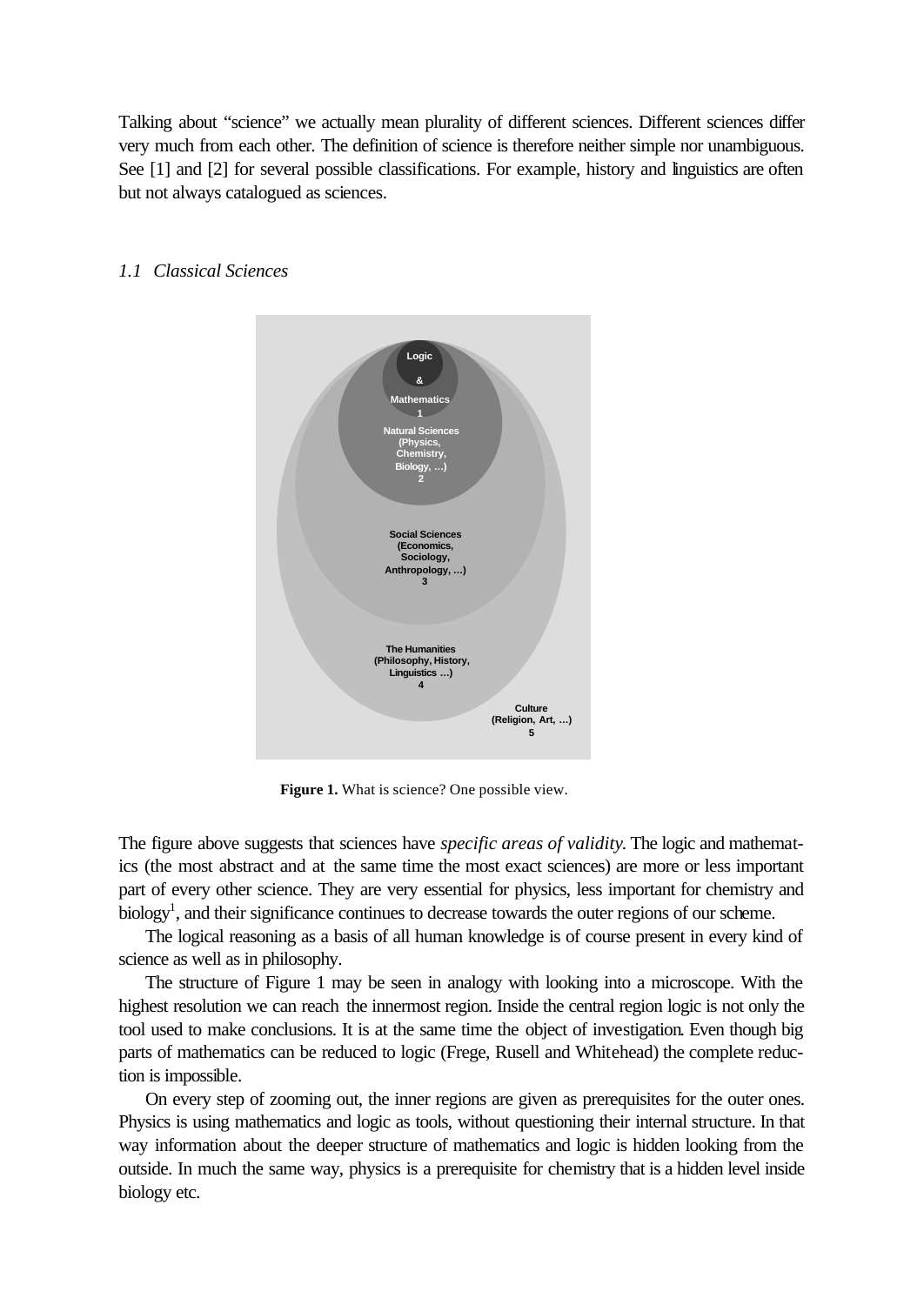The basic idea of Figure 1 is to show in a schematic way the relation between the three main groups of sciences (logic & mathematics, Natural Sciences and Social Sciences) as well as the connections to thought systems represented by the Humanities.

Finally the whole body of human knowledge, scientific and speculative is immersed in and impregnated by the cultural environment.

| <b>SCIENCE</b>                | <b>OBJECTS</b>                                                                      | DOMINATING METHOD                              |
|-------------------------------|-------------------------------------------------------------------------------------|------------------------------------------------|
|                               | <b>Simple</b>                                                                       | <b>Reductionism (analysis)</b>                 |
| Logic &<br><b>Mathematics</b> | Abstract objects:<br>propositions, numbers,                                         | Deduction                                      |
| Natural Sciences              | Natural objects: physical bodies,<br>fields and interactions, living<br>organisms   | Hypothetico-deductive method                   |
| Social Sciences               | Social objects:<br>human individuals, groups,<br>society,                           | Hypothetico-deductive method<br>+ Hermeneutics |
| <b>Humanities</b>             | Cultural objects: human ideas,<br>actions and relationships,<br>language, artefacts | <b>Hermeneutics</b>                            |
|                               | <b>Complex</b>                                                                      | <b>Holism (synthesis)</b>                      |

**Table 1.** Sciences, objects and methods

# *1.2 Sciences Belonging to Several Fields*

The development of human thought parallel to the development of human society has led to an emergence of sciences that do not belong to any of the classic types we have described earlier, but rather share common parts with several of these.

Many of the modern sciences are of interdisciplinary, "eclectic" type. It is a trend for new sciences to search their methods and even questions in very broad areas. It can be seen as a result of the fact that the communications across the borders of different scientific fields are nowadays much easier and more intense than before.

Computer Science for example includes the field of artificial intelligence that has its roots in mathematical logic and mathematics but uses physics, chemistry and biology and even has parts where medicine and psychology are very important.

We seem to be witnessing an exciting paradigm shift:

*We should, by the way, be prepared for some radical, and perhaps surprising, transformations of the disciplinary structure of science (technology included) as information processing pervades it. In particular, as we become more aware of the detailed information processes that go on in doing science, the sciences will find themselves increasingly taking a meta-position, in which doing science (observing, experimenting, theorizing, testing, archiving,) will involve understanding these information processes, and building systems that do the object-level science. Then the boundaries between the enterprise of science as a whole (the acquisition and organization of knowledge of the world) and AI (the understanding of how knowledge is acquired and organized) will become increasingly fuzzy.*

Allen Newell, Artif. Intell. 25 (1985) 3.

Here we can find a potential of the new synthetic (holistic) worldview that is about to emerge in the future.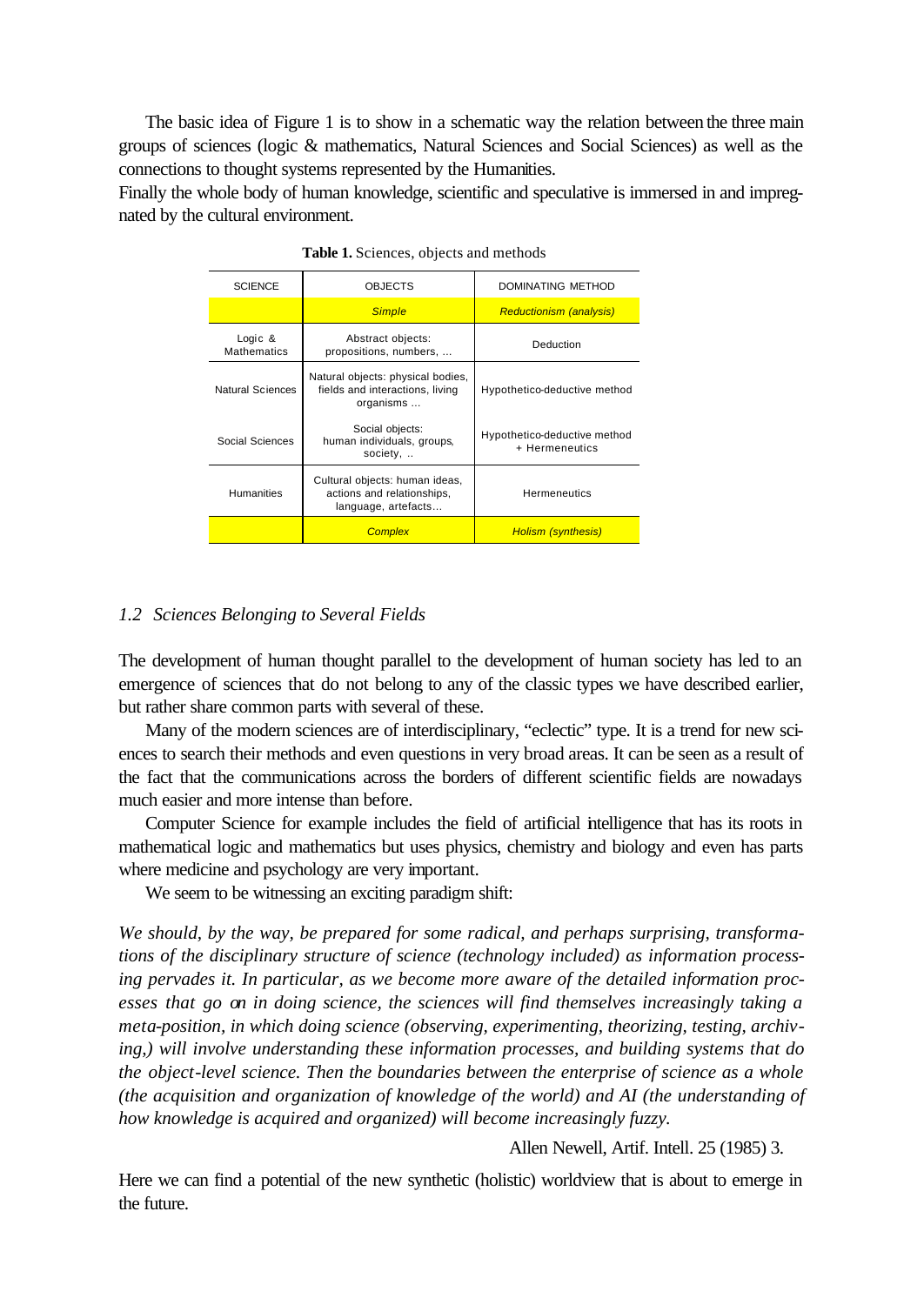# **2. The Scientific Method**

The scientific method is the logical scheme used by scientists searching for answers to the questions posed within science. Scientific method is used to produce scientific theories, including both scientific meta-theories (theories about theories) as well as the theories used to design the tools for producing theories (instruments, algorithms, etc). The simple version looks something like this (see also Figure 2):

- 1. Pose the question in the context of existing knowledge (theory & observations). It can be a new question that old theories are capable of answering (usually the case), or the question that calls for formulation of a new theory.
- 2. Formulate a hypothesis as a tentative answer.
- 3. Deduce consequences and make predictions.
- 4. Test the hypothesis in a specific experiment/theory field. The new hypothesis must prove to fit in the existing world-view (1, "normal science", according to Kuhn). In case the hypothesis leads to contradictions and demands a radical change in the existing theoretical background, it has to be tested particularly carefully. The new hypothesis has to prove fruitful and offer considerable advantages, in order to replace the existing scientific paradigm. This is called "scientific revolution" (Kuhn) and it happens very rarely. As a rule, the loop 2-3-4 is repeated with modifications of the hypothesis until the agreement is obtained, which leads to 5. If major discrepancies are found the process must start from the beginning, 1.
- 5. When consistency is obtained the hypothesis becomes a theory and provides a coherent set of propositions that define a new class of phenomena or a new theoretical concept. The results have to be published. Theory at that stage is subject of process of "natural selection" among competing theories (6). A theory is then becoming a framework within which observations/theoretical facts are explained and predictions are made. The process can start from the beginning, but the state 1 has changed to include the new theory/improvements of old theory.

Figure 2 describes very generally *the logical structure of scientific method used in developing new theories*. As the flow diagram suggests, *science is in a state of permanent change and development.*

The one of the most important qualities of science is its provisional character: it is subject to continuous re-examination and self-correction.



**THE SCIENTIFIC METHOD**

**Figure 2.** Diagram describing iterative nature of the hypothetico-deductive method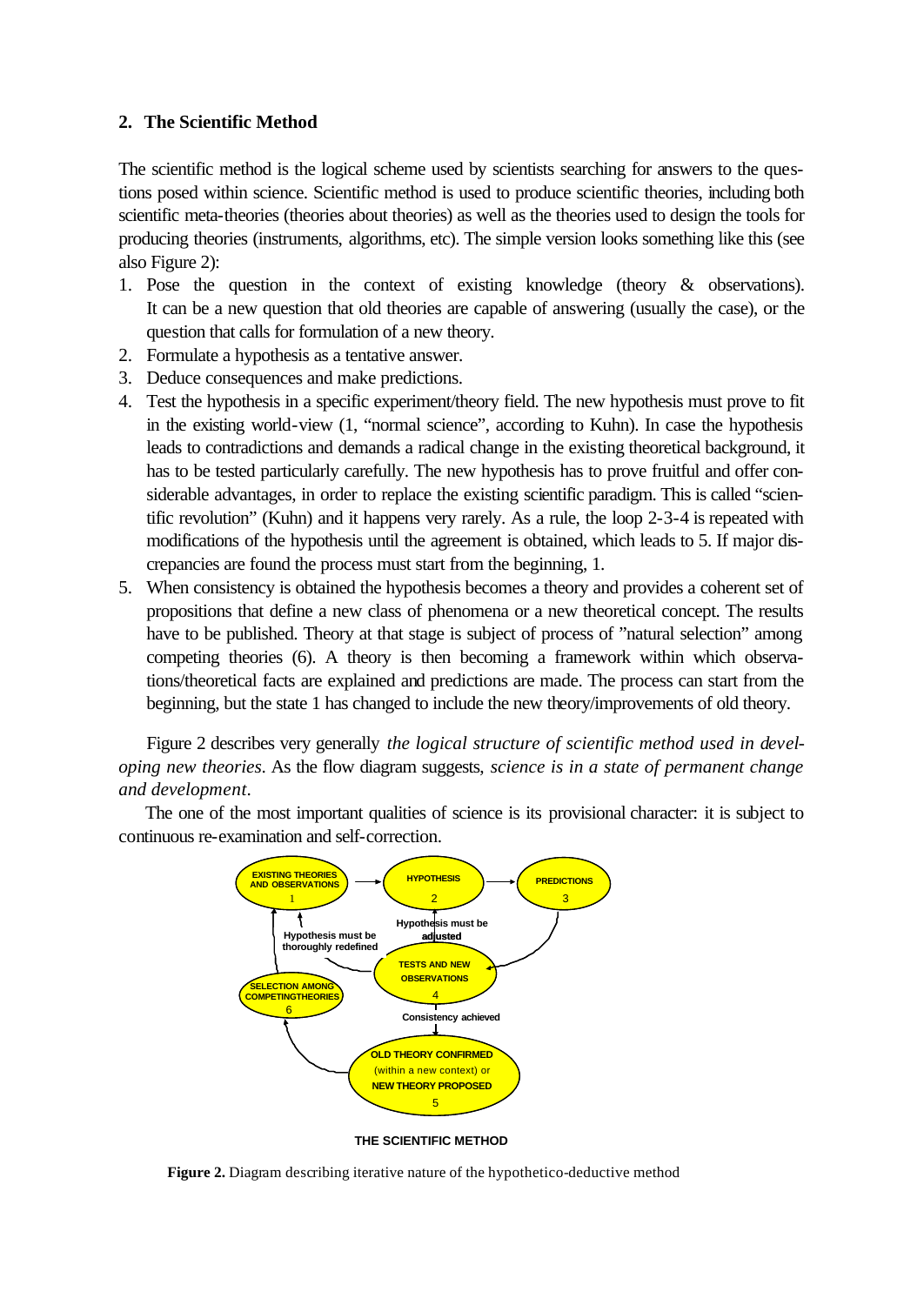It is crucial to understand that the *logic of science is recursive*. Prior to every observation/experiment/theoretical test there is a hypothesis (2) that has its origins in the pre-existing body of knowledge (1). Every experimental/observational result has a certain world-view built-in. Or, to say it by Feyerabend [7], every experimental data is "theory-contaminated".

Here it is also interesting to mention that designing new experimental equipment or procedure match the same scheme:

(1) Start from existing theoretical/experimental framework; (2) Formulate the problem; (3) Infer consequences; (4) Test if it works as expected; (5-6) Accept.

As soon as a piece of equipment or method is designed and used as a tool for testing new hypotheses, it is supposed that it works according to the design specification. The detailed information about its internal structure is therefore hidden. *The same is true for the existing theoretical context of a theory under development- it is taken for granted.*

The scheme of the scientific method in Figure 2 is without a doubt an abstraction and simplification. Critics of the hypothetico-deductive method would argue that there is in fact no such thing as "the scientific method". By the term "the scientific method" they actually mean the concrete set of rules defining how to proceed in posing new relevant questions and formulating successful hypotheses. Of course, no such magic recipe exists!

The important advantage of the scientific method is that it is impartial:2 one does not have to believe a given researcher, one can (in principle) repeat the experiment and determine whether certain results are valid or not. The question of impartiality is closely related to openness and universality of science, which are its fundamental qualities. A theory is accepted based in the first place on the results obtained through logical reasoning, observations and/or experiments. The results obtained using the scientific method have to be reproducible. If the original claims are not verified, the causes of such discrepancies are exhaustively studied.

All scientific truths are provisional. But for a hypothesis to get the status of a theory it is necessary to win the confidence of the scientific community. In the fields where there are no commonly accepted theories (as e.g. explanation of the process of creation of the universe- where the "big bang" hypothesis is the most popular one) the number of alternative hypotheses can constitute the body of scientific knowledge.

## **3. Science, Research, Technology**

In his famous reflections on science and technology, Aristotle has identified some key distinctions that are still frequently quoted and even used to analyze modern science and technology.

According to Aristotle there are important distinctions between science (episteme) and technology (techne) in their objects, principles of change, ends, goals and activities. The recent distinctions add methods, innovation form, types of result, and time perspective.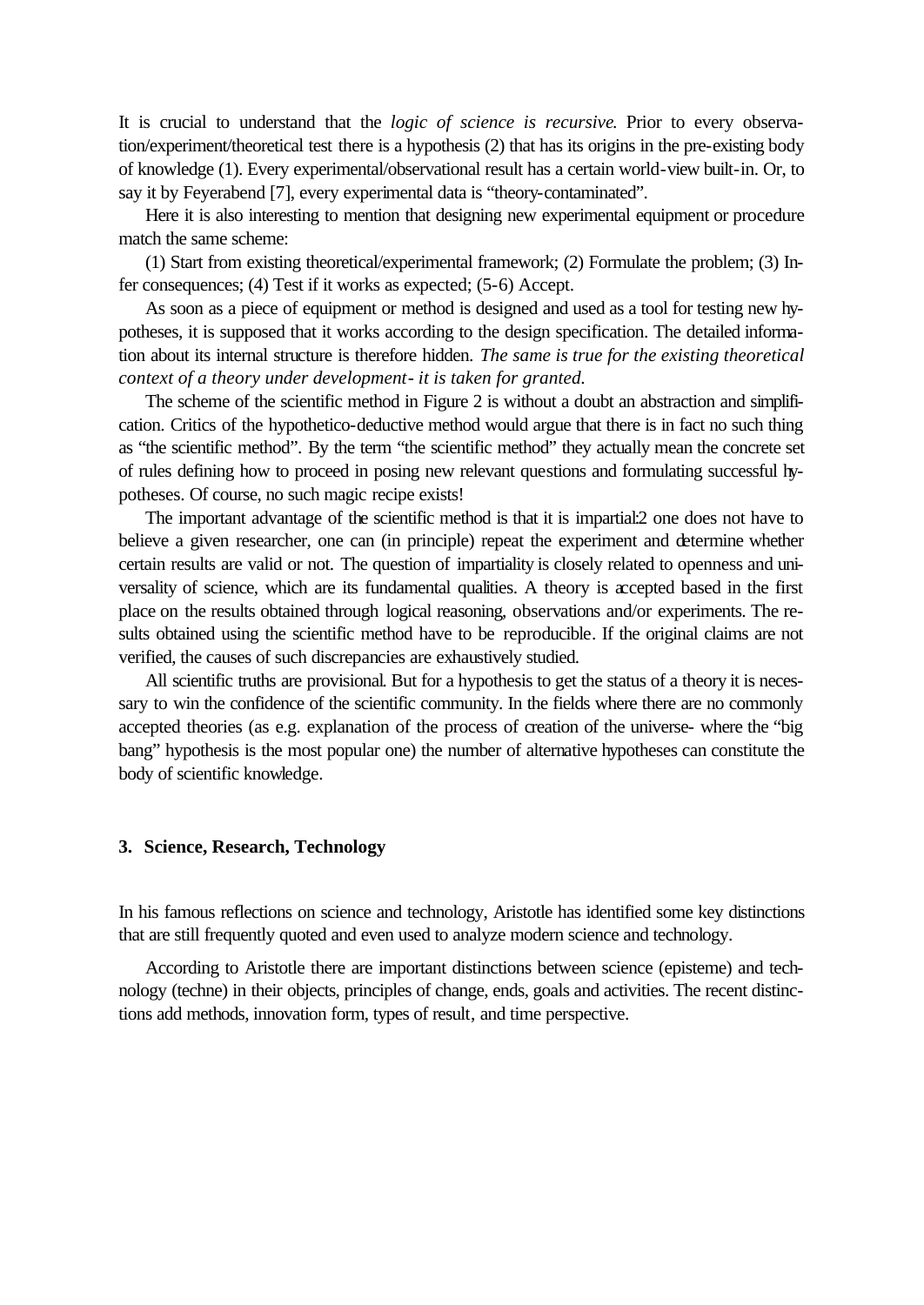# *3.1 Aristotle's Science contra Technology*

|                               | <b>Science</b>            | <b>Technology</b>                  |
|-------------------------------|---------------------------|------------------------------------|
| <b>Object</b>                 | unchangeable              | changeable                         |
| <b>Principle of</b><br>motion | inside                    | outside                            |
| <b>Fnd</b>                    | knowing the<br>general    | knowing the concrete               |
| <b>Activity</b>               | theoria: end in<br>itself | poiesis: end in som ething<br>else |
| Method                        | abstraction               | modeling concrete<br>(complex)     |
| <b>Process</b>                | conceptualizing           | optimizing                         |
| <b>Innovation form</b>        | discovery                 | invention                          |
| <b>Type of result</b>         | law-like<br>statements    | rule-like statements               |
| <b>Time perspective</b>       | long-term                 | short-term                         |

**Table 2.** Standard distinctions: science vs. technology

# *3.2 Modern Science contra Technology*

Traditional sharp binary distinctions between science and technology seem however to fail when applied to contemporary science, because the underlying concepts of science are out-dated. Today's science is much more complex and heterogeneous than science of the Aristotle's time (the contemporary relations are illustrated by Figure 3), the fact that modern theory of science have to take into account.

That is why philosophy of science is in vital need of a deeper, more realistic understanding of contemporary sciences. The time is ripe for paradigm change in philosophy of science!



**Figure 3.** Relations between science, research, development and technology

# **4. What Is Computer Science?**

According to the present view, Computer Science can be situated in a broader context of computing in the following way (see Figure 4) [12].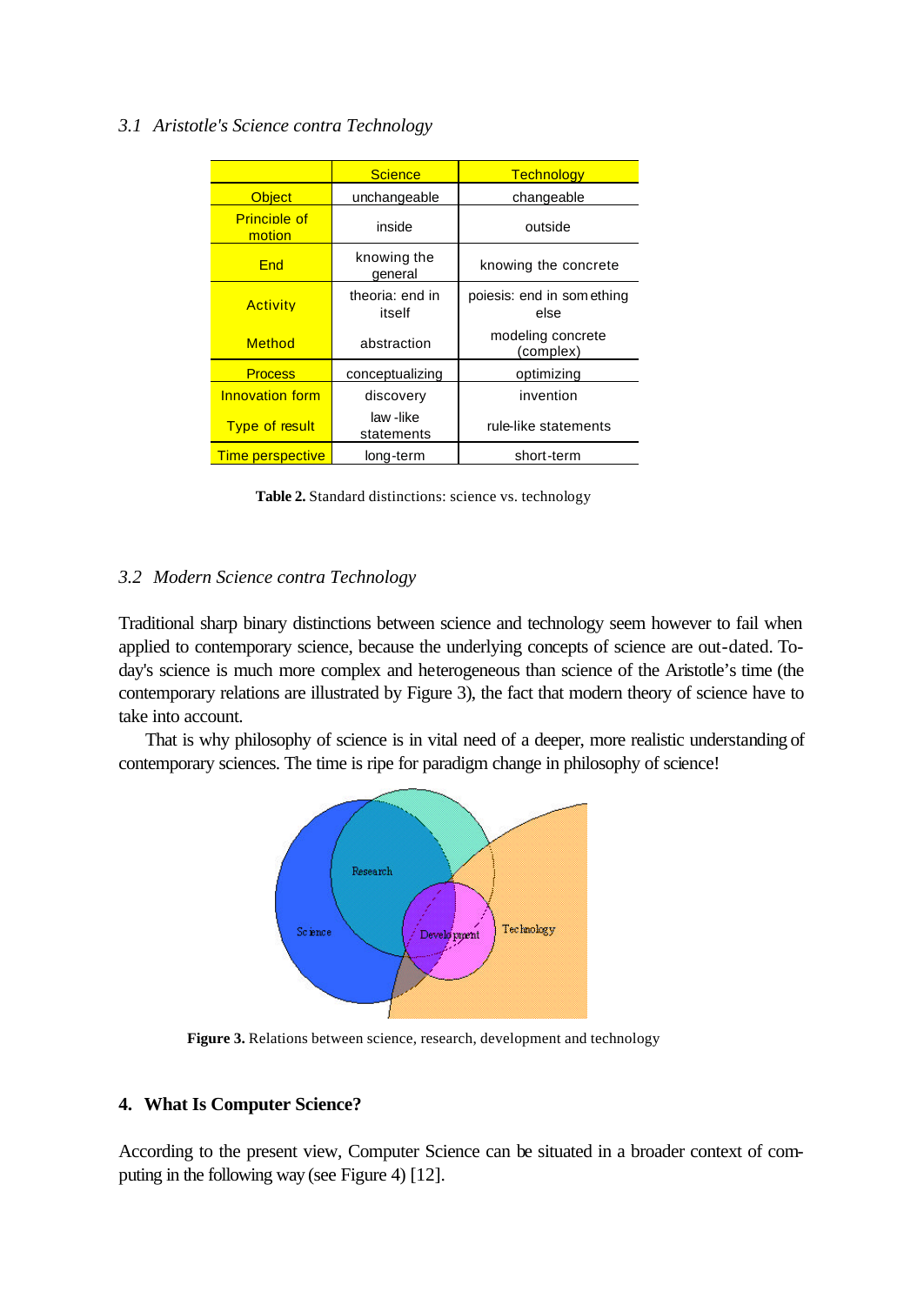

**Figure 4.** Computer Science in a structure of the field of computing

*The discipline of computing* thus encompasses Computer Science, Computer Engineering, Software Engineering and Information Systems. Here are some definitions.

- 1. The discipline of Computing is the systematic study of algorithmic<sup>3</sup> processes that describe and transform information: their theory, analysis, design, efficiency, implementation, and application [13].
- 2. Computer Science is the study of phenomena related to computers, Newell, Perlis and Simon, 1967.
- 3. Computer Science is the study of information structures, Wegner, 1968, Curriculum 68.
- 4. Computer Science is the study and management of complexity, Dijkstra, 1969 [8].
- 5. Computer Science is the mechanization of abstraction, Aho and Ullman 1992 [9, 13].
- 6. Computer Science is a field of study that is concerned with theoretical and applied disciplines in the development and use of computers for information storage and processing, mathematics, logic, science, and many other areas [11].

The second definition reflects an *empirical* tradition since it asserts that Computer Science is concerned with the study of a class of phenomena. The first and third definitions reflect a *mathematical* tradition since algorithms and information structures are two abstractions from the phenomena of Computer Science.

The third definition was used by Wegner as the unifying abstraction in his book on Programming Languages, Information Structures and Machine Organization. This view of Computer Science has its historical roots in information theory. It strongly influenced the development of Curriculum 68; a document which has been very prominent in the development of undergraduate Computer Science curricula afterwards. It is implicit in the German and French use of the respective terms "Informatik" and "Informatique" to denote the discipline of Computer Science.

It is interesting to note that the British term "Computer Science" has an empirical orientation, while the corresponding German and French terms "Informatics" have an abstract orientation. This difference in terminology appears to support the view that the nineteenth-century characters of British empiricism and continental abstraction have persisted.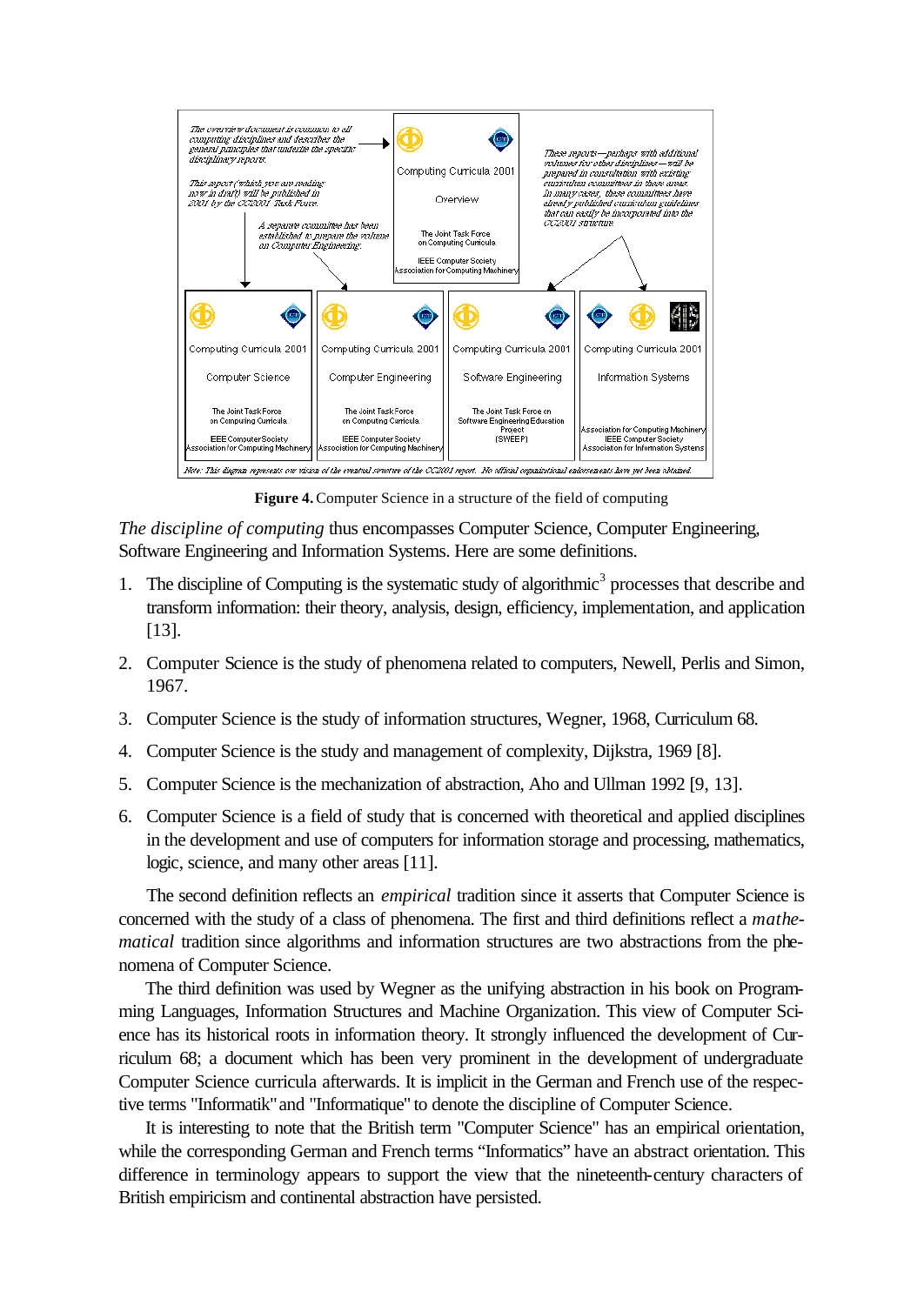The view that information is the central idea of Computer Science is both scientifically and sociologically indicative. Scientifically, it suggests a view of Computer Science as a generalization of information theory that is concerned not only with the *transmission of information* but also with its *transformation* and *interpretation*. Sociologically, it suggests an analogy between the industrial revolution, which is concerned with the utilizing of energy, and the computer revolution, which is concerned with the utilizing of information.

The fourth definition reflects the great complexity of engineering problems encountered in managing the construction of complex software-hardware systems.

It is argued in [15] that Computer Science was dominated by empirical research paradigms in the 1950s, by mathematical research paradigms in the 1960s and by engineering oriented paradigms beginning with the 1970s.

The diversity of research paradigms within Computer Science may be responsible for the divergences of opinion concerning the nature of Computer Science research. The fundamental question underlying all computing is: What can be (efficiently) automated?

Logic is important for computing not only because it forms the basis of every programming language, or because of its investigating into the limits of automatic calculation, but also because of its insight that strings of symbols (also encoded as numbers) can be interpreted both as data and as programs.

## *4.1 Sub-areas of Computer Science*

Dijkstra said that to call the field "Computer Science" is like calling surgery "Knife Science". He noted that departments of Computer Science are exposed to a permanent pressure to overemphasize the "Computer" and to underemphasize the "Science". This tendency matches the inclination to appreciate the significance of computers solely in their capacity of tools. According to [12], sub-areas of Computer Science curricula are:

- 1. Discrete Structures
- 2. Programming Fundamentals
- 3. Algorithms and Complexity
- 4. Programming Languages
- 5. Architecture and Organization
- 6. Operating Systems
- 7. Net-Centric Computing
- 8. Human-Computer Interaction
- 9. Graphics and Visual Computing
- 10. Intelligent Systems
- 11. Information Management
- 12. Software Engineering
- 13. Social and Professional Issues
- 14. Computational Science and Numerical Methods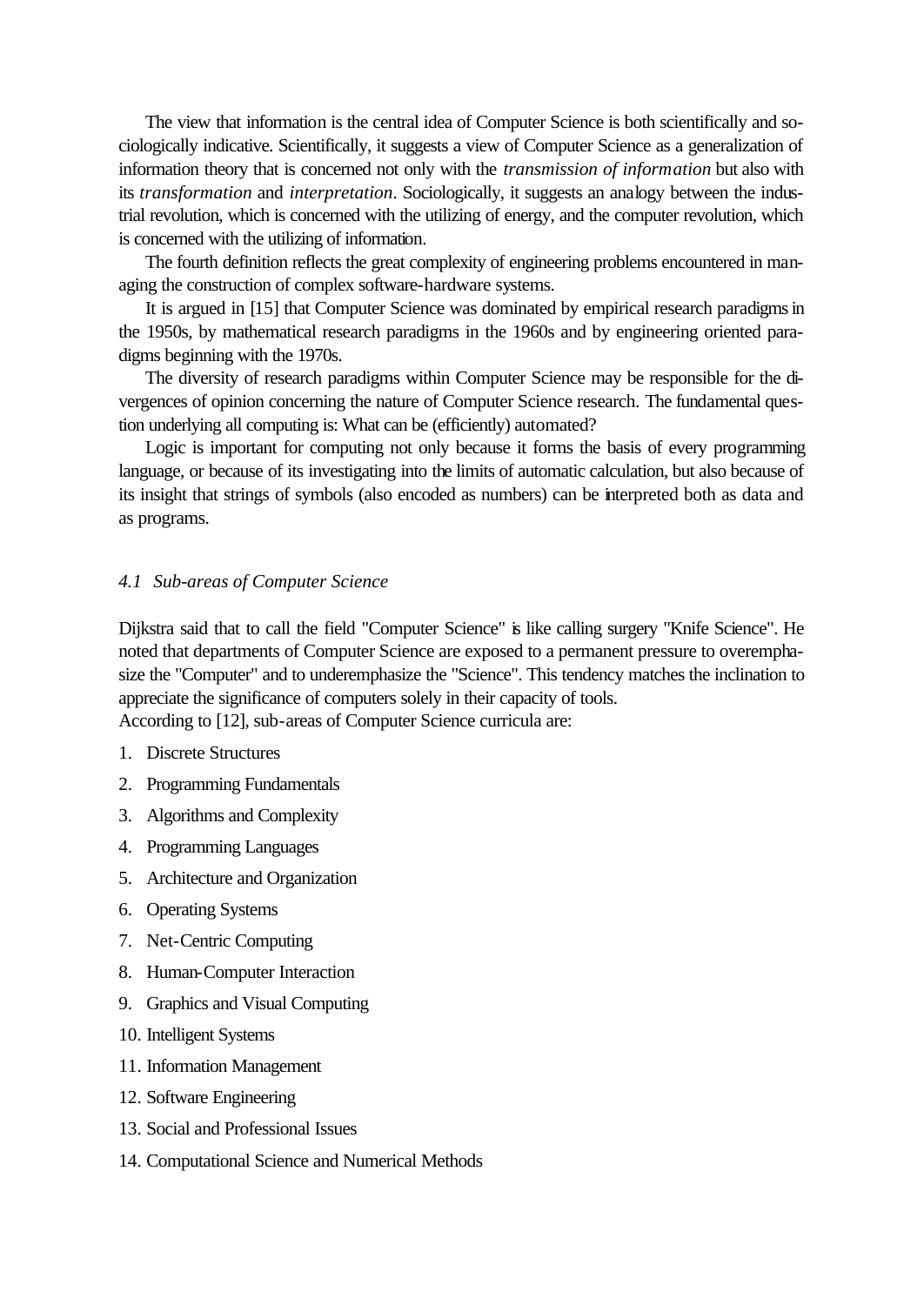We see that the list above includes all the elements mentioned in the previous section. As Computer Science develops, the list is expanding. Fields 7, 8 and 9 e.g. are new compared to predecessor (Denning report) list.

Let me summarize the characterization of CS. Computer Science does not deal merely with computer use, technology or software (program and data). It is a science that encompasses abstract mathematical thinking and includes an element of engineering. The mathematical element is expressed in finding solutions to problems, or in proving that the solutions do not exist, while the engineering element demands designing skills.

#### **5. Scientific methods of computer science**

Basically, we find characteristic features of classical scientific methods also in CS. The scheme of Figure 2 is applicable here as well. CS contains elements from different scientific areas of Figure 1, with main focus on 1 and 2.

What is specific for CS is that its objects of investigation are artifacts (computer-related phenomena) that change concurrently with the development of theories describing them and simultaneously with the growing practical experience in their usage.

A computer from the 1940s is not the same as a computer from the 1970s, which in its turn is different from a computer in 2002. Even the task of defining what a computer is in the year 2002 is far from trivial.

Computer science can be divided into Theoretical, Experimental and Simulation CS, which are three methodologically distinct areas. One method is however common for all three of them, and that is modeling.

# *5.1 Modeling*

Modeling is a process that always occurs in science, in a sense that the phenomenon of interest must be simplified, in order to be studied. That is the first step of abstraction. A model has to take into account the relevant features of a phenomenon. It obviously means that we are supposed to know which features are relevant. That is possible because there is always some theoretical ground that we start from when doing science.

A simplified model of a phenomenon means that we have a sort of description in some symbolic language, which enables us to predict observable/measurable consequences of given changes in a system. Theory, experiment and simulation are all about (more or less detailed) *models of phenomena*.



| <u>"Real World"</u>               | Model                          |
|-----------------------------------|--------------------------------|
| Program                           | Compiler theory                |
| <b>Artificial Neural Networks</b> | <b>Experiments testing ANN</b> |
| Computer hardware                 | Simulation                     |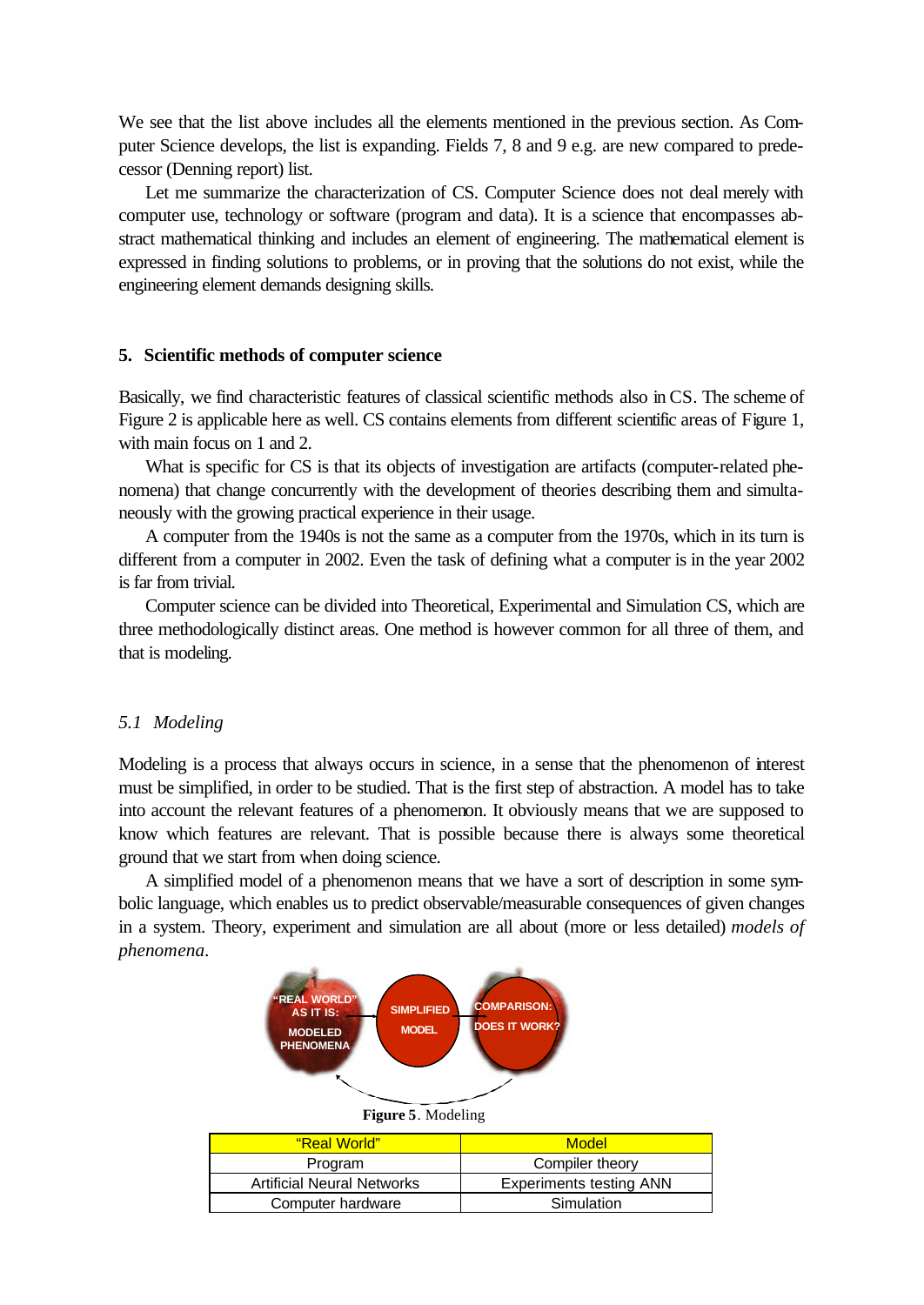Questions that must be answered during the modeling process:

- How to model? What to take into account? What to neglect?<sup>4</sup> Do we need to describe neglected features indirectly? What formalism to use in modeling?
- Is the model appropriate? Does it serve its purpose? A model is always done with a certain "resolution". Do we have right level of abstraction?
- In what aspects does the features/behavior of the model differ from what is expected?
- In what way model differs from "reality" (other existing models or experimental results)?
- Validation: are the results valid (for the presumptive purpose)?
- Sometimes there are some special constraints put on models such as e.g. required conservatism (a consequence of general Precautionary principle). Conservative models are made in safety related systems. It means that it must be assumed that uncontrolled parameters (those not explicitly modeled, or those outside the modeling system) have their worst (most unfavorable) credible value.

It is always necessary to "benchmark" new models against old models in known specific cases and analyze their relative strengths/weaknesses. It is the part of *Comparison: Does it work?* of Figure 5.

We can compare Figure 5 with the Figure 2, which is illustrating scientific method. *"Real world" as it is: Modeled Phenomena* of Figure 5 corresponds *to Wonder: starting from world as it is (1)* of Figure 2; *Simplified model* corresponds to both *Hypothesis and Predictions (2, 3)*; *Comparison: Does it work?* corresponds to *Tests and new observations, Theory accepted, Selection among competing theories (4, 5, 6)*.

Figure 5 has a model as a result, while Figure 2 is concerned with theories. Figure 2 is more detailed. But we can see that the modeling process scheme follows the general scheme of scientific method given in Figure 2.

# *5.2 Theoretical Computer Science*

Concerning Theoretical Computer Science, which adheres to the traditions of logic and mathematics, we can conclude that it follows the very classical methodology of building theories as logical systems with stringent definitions of objects (axioms) and operations (rules) for deriving/proving theorems.

The key recurring ideas fundamental for computing are [13]:

- Conceptual and formal models (including data models, algorithms and complexity)
- Different levels of abstraction
- **Efficiency**

Data models [9] are used to formulate different mathematical concepts. In CS a data model has two aspects:

- The values that data objects can assume, and
- The operations on the data.

Here are some typical data models:

The tree data model (the abstraction that models hierarchical data structure)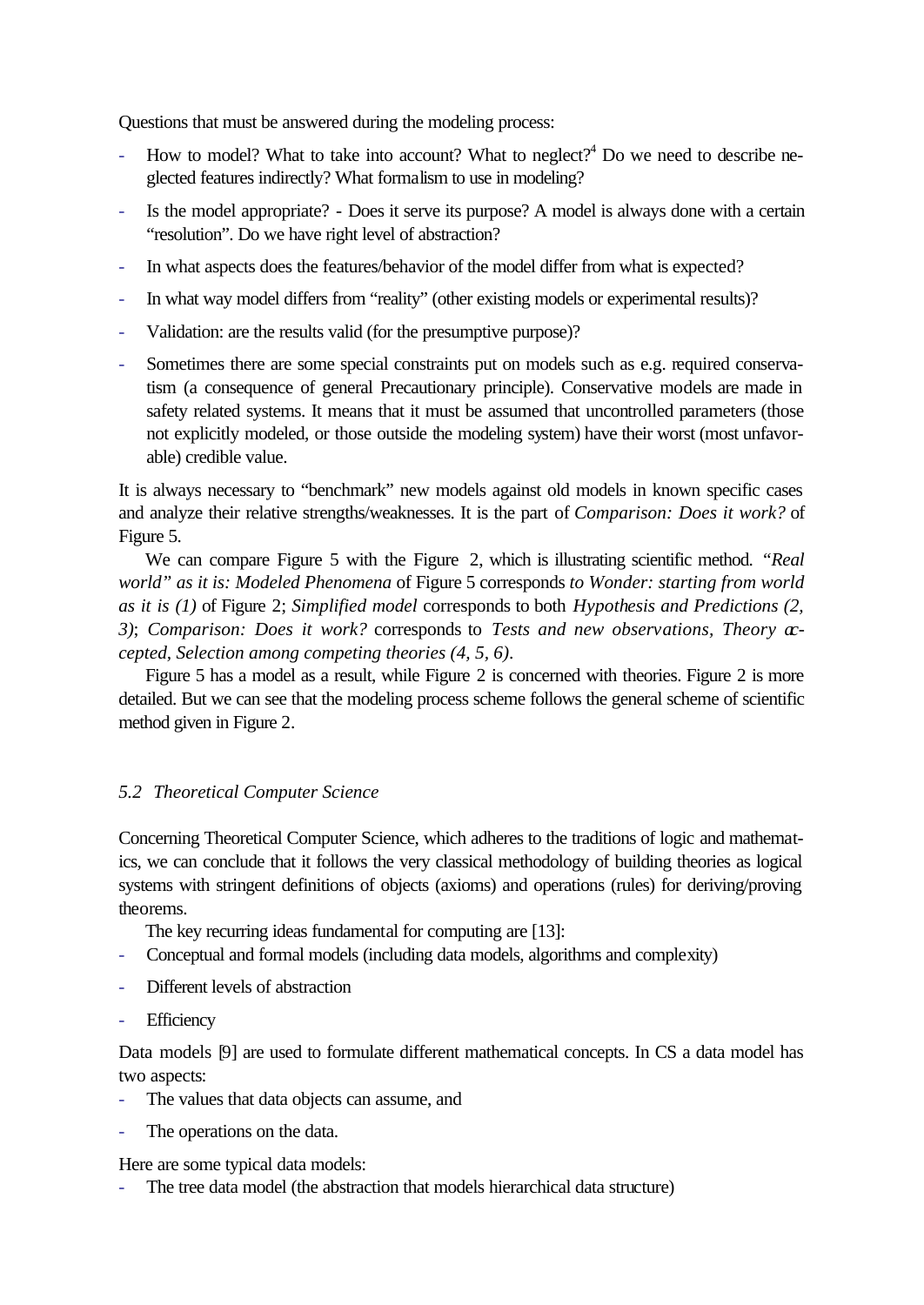- The list data models (can be viewed as special case of tree, but with some additional operations like push and pop. Character strings are an important kinds of lists)
- The set data model (the most fundamental data model of mathematics. Every concept in mathematics, from trees to real numbers can be expressed as a special kind of set)
- The relational data model (the organization of data into collections of two-dimensional tables)
- The graph data model (a generalization of the tree data model: directed, undirected, and labeled)
- Patterns, automata and regular expressions. A pattern is a set of objects with some recognizable property. The automaton is a graph-based way of specifying patterns. Regular expression is algebra for describing the same kinds of patterns that can be described by automata.

Theory creates methodologies, logics and various semantic models to help design programs, to reason about programs, to prove their correctness, and to guide the design of new programming languages.

However, CS theories do not compete with each other as to which better explains the fundamental nature of information. Nor are new theories developed to reconcile theory with experimental results that reveal unexplained anomalies or new, unexpected phenomena, as in physics. In computer science there is no history of critical experiments that decide between the validity of various theories, as there are in physical sciences. The basic, underlying mathematical model of digital computing is not seriously challenged by theory or experiments.

There is a strong effort to define and prove the feasible limits of computation, but even here the basic model of computation is not questioned. The key effort is to prove that certain computations cannot be done within given resource bounds, as illustrated by the  $P = NP$ ? question. The solution of this problem could have broad implications. It could also lead to a deeper understanding of the limits of human-computer reasoning power. In general, the "separation" problems, that is the questions if  $P + NP$  ? PSPACE ? EXPTIME ? NEXPTIME ?EXPSPACE? are among the most important open problems in theoretical computer science [17].

In computer science, results of theory are judged by the insights they reveal about the mathematical nature of various models of computing and/or by their utility to the practice of computing and their ease of application. Do the models conceptualize and capture the aspects computer scientists are interested in, do they yield insights in design problems, and do they aid reasoning and communication about relevant problems?

The design and analysis of algorithms is a central topic in theoretical computer science. Methods are developed for algorithm design, measures are defined for various computational resources, tradeoffs between different resources are explored, and upper- and lower-resource bounds are proved for the solutions of various problems. In the design and analysis of algorithms measures of performance are well defined, and results can be compared quite easily in some of these measures (which may or may not fully reflect their performance on typical problems). Experiments with algorithms are used to test implementations and compare their "practical" performance on the subsets of problems considered important.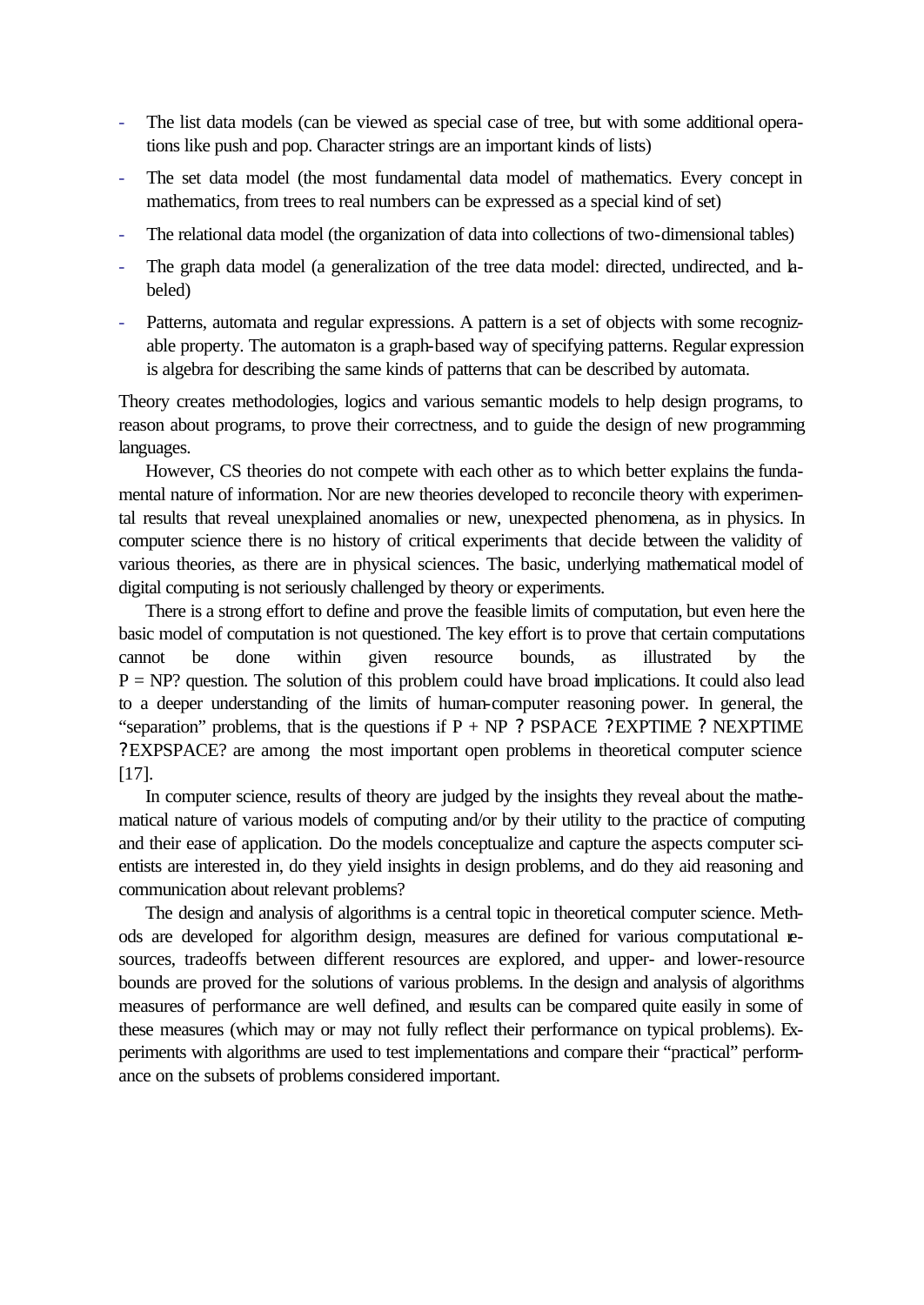

**Figure 6**. A 3D View of Heapsort Algorithm [21]

Some of the main methodological themes in theoretical Computer Science (inherited from mathematics) are *iteration, induction and recursion*.

- *Iteration.* The simplest way to perform a sequence of operations repeatedly is to use an iterative construct such as for- or while- statement.
- *Recursion.* Recursive procedures call themselves either directly or indirectly. This is selfdefinition, in which a concept is defined in terms of it self. (E.g. a list can be defined as being empty list or as being an element followed by a list). There is no circularity involved in properly used self-definition, because the self-defined subparts are always "smaller" than the object being defined. Further, after a finite number of steps, we arrive at the basis case at which the self-definition ends.
- *Induction.* Inductive definitions and proofs use basis and inductive step to encompass all possible cases.

Theoretical Computer Science seeks to understand both the limits of computation and the power of computational paradigms. Theoreticians also develop general approaches to problem solving.

One of theoretical Computer Science's most important functions is the distillation of knowledge acquired through conceptualization, modeling and analysis. *Knowledge is accumulating so rapidly that it must be collected, condensed and structured in order to get useful.*

## *5.3 Experimental Computer Science*

The subject of inquiry in the field of computer science is information rather than energy or matter. However, it makes no difference in the applicability of the traditional scientific method. To understand the nature of information processes, computer scientists must observe phenomena, formulate explanations and theories, and test them.

Experiments are used both for theory testing and for exploration [10], [18], [19]. Experiments test theoretical predictions against reality. A scientific community gradually accepts a theory if all known facts within its domain can be deduced from the theory, if it has withstood experimental tests, and if it correctly predicts new phenomena. Conditio sine qua non of any experiment is repeatability/reproducibility. Repeatability ensures that results can be checked independently and thus raises confidence in the results.

Nevertheless, there is always an element of uncertainty in experiments and tests as well: To paraphrase Edsger Dijkstra, an *experiment can only show the presence of bugs (flaws) in a theory, not their absence*. Scientists are keenly aware of this uncertainty and are therefore ready to disqualify a theory if contradicting evidence shows up.

A good example of theory falsification in computer science is the famous Knight and Leveson experiment, [20] which analyzed the failure probabilities of multiversion programs. Conventional theory predicted that the failure probability of a multiversion program was the product of the fail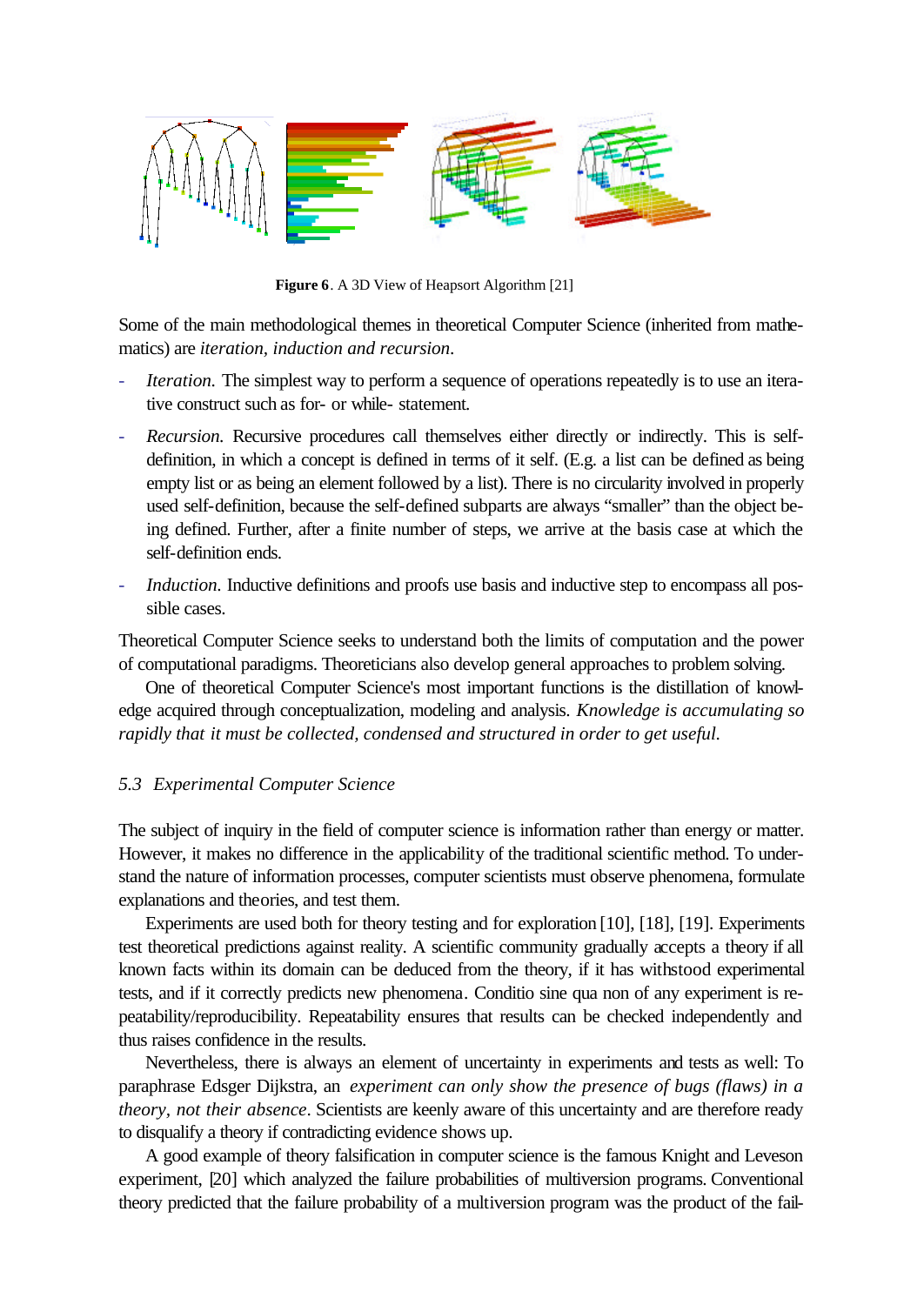ure probabilities of the individual versions. However, John Knight and Nancy Leveson observed that real multiversion programs had significantly higher failure probabilities. In fact, the experiment falsified the basic assumption of the conventional theory, *namely that faults in different program versions are statistically independent*.

Experiments are also used in areas to which theory and deductive analysis do not reach. Experiments probe the influence of assumptions, eliminate alternative explanations of phenomena, and unearth new phenomena in need of explanation. In this mode, experiments help with induction: deriving theories from observation.

Artificial neural networks (ANN) are a good example of the explorative mode of experimentation. After ANN having been discarded on theoretical grounds, experiments have demonstrated properties better than those theoretically predicted. Researchers are now developing better theories of ANN in order to account for these observed properties [19].

Experiments are made in many different fields of CS such as search, automatic theorem proving, planning, NP-complete problems, natural language, vision, games, neural nets/connectionism, and machine learning. Furthermore, analyzing performance behavior on networked environments in the presence of resource contention from many users is a new and complex field of experimental computer science. In this context it is important to mention Internet.

Yet, there are plenty of computer science theories that haven't been tested. For instance, functional programming, object-oriented programming, and formal methods are all thought to improve programmer productivity, program quality, or both. Yet, none of these obviously important claims have ever been tested systematically, even though they are all 30 years old and a lot of effort has gone into developing programming languages and formal techniques [19].

Some fields of Computing such as Human-Computer Interaction and parts of Software Engineering have to take into consideration even humans (users, programmers) in their models of the investigated phenomena. It is therefore resulting in a "soft" empirical approach more characteristic for Humanities and Social Sciences, with methodological tools such as interviews and case studies.

## *5.4 Computer Simulation*

In recent years computation which comprises computer-based modeling and simulation, see Figure 7, has become the third research methodology within CS, complementing theory and experiment.

Computational Science has emerged, at the intersection of Computer Science, applied mathematics, and science disciplines in both theoretical investigation and experimentation.



**Figure 7.** Computational Science

Mastery of Computational Science tools, such as modeling with 3D visualization and computer simulation, efficient handling of large data sets, ability to access a variety of distributed resources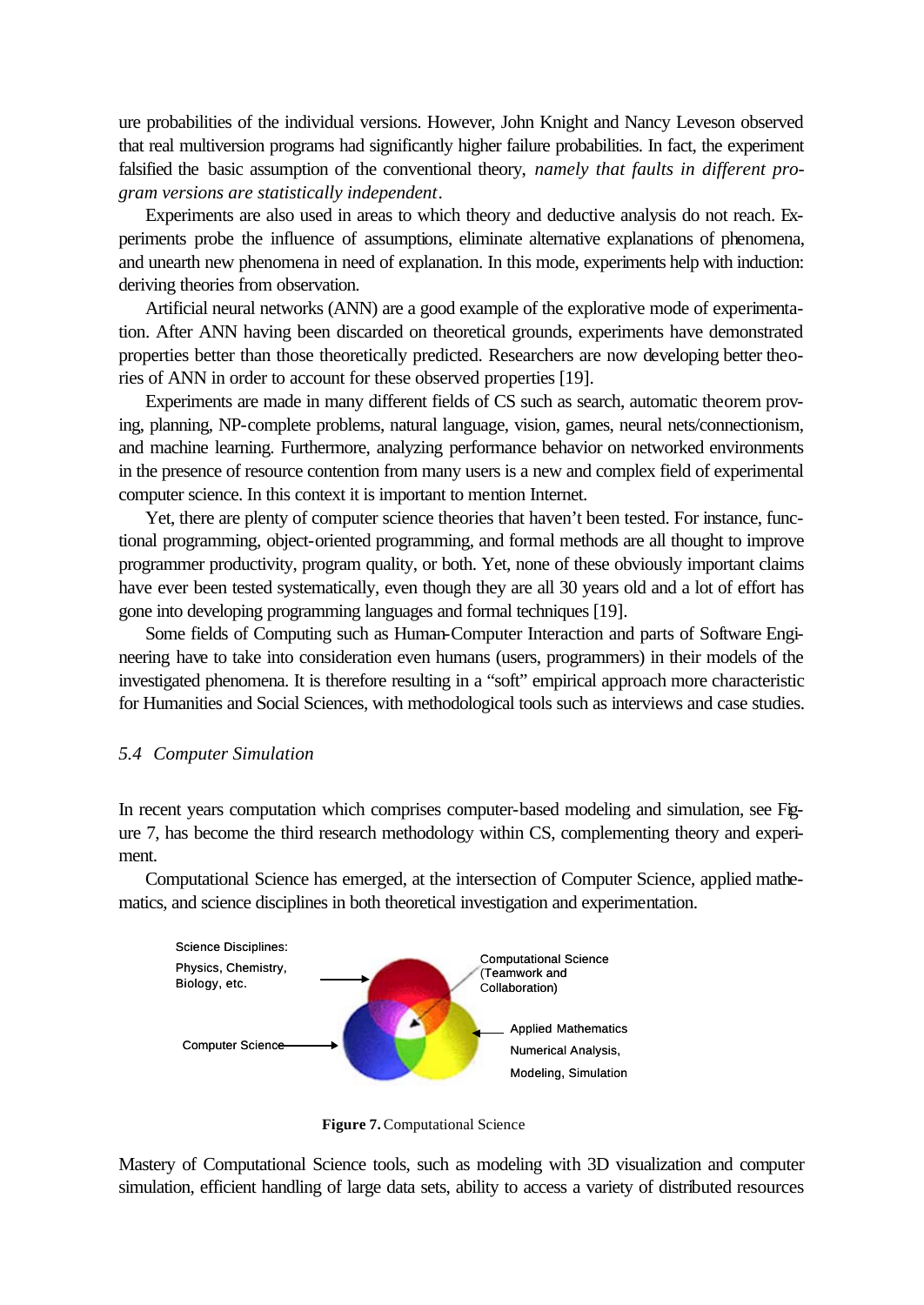and collaborate with other experts over the Internet, etc. are now expected of university graduates, not necessarily Computer Science majors. Those skills are becoming a part of scientific culture. Today, computing environments and methods for using them have become powerful enough to tackle problems of great complexity. With the dramatic changes in computing, the need for dynamic and flexible Computational Science becomes ever more obvious.

*Computer simulation* makes it possible to investigate regimes that are beyond current experimental capabilities and to study phenomena that cannot be replicated in laboratories, such as the evolution of the universe. In the realm of science, computer simulations are guided by theory as well as experimental results, while the computational results often suggest new experiments and theoretical models. In engineering, many more design options can be explored through computer models than by building physical ones, usually at a small fraction of the cost and elapsed time.



**Figure 8**. Simulation: Comparison of astrophysical *N*-body Cold Dark Matter Model variants.

Simulations such as the galaxy formation studies in Figure 8 can only be conducted on very powerful computers.

Science often proceeds with bursts of intense research activity. Even though the term "simulation'' is old, it reflects the way in which a good deal of science will be done in the next century. Scientists will perform computer experiments in addition to testing scientific hypotheses by performing experiments on actual physical objects of investigation. One can also say that simulation represents a fundamental discipline in its own right regardless of the specific application.

Computational science involves the use of computers (''supercomputers'') for visualization and simulation of complex and large-scale phenomena. Studies involving N body simulations, molecular dynamics, weather prediction and finite element analysis are within the thrust of computational science. If Computer Science has its basis in computability theory, then computational science has its basis in computer simulation.

Let's take some of the key focus areas of the past to shed light on the potential or existing role that simulation plays in each of them.

- *Chaos and Complex Systems:* The idea that one can observe complexity within a structurally simple deterministic model is of fundamental interest. Qualitative topological phase space features of linear systems may be determined statically, but for non-linear systems simulation must be used.
- *Virtual Reality:* Virtual reality means to *immerse* the analyst within the simulated world. Although, it is often seen as being synonymous with man-machine hardware interfaces, the tech-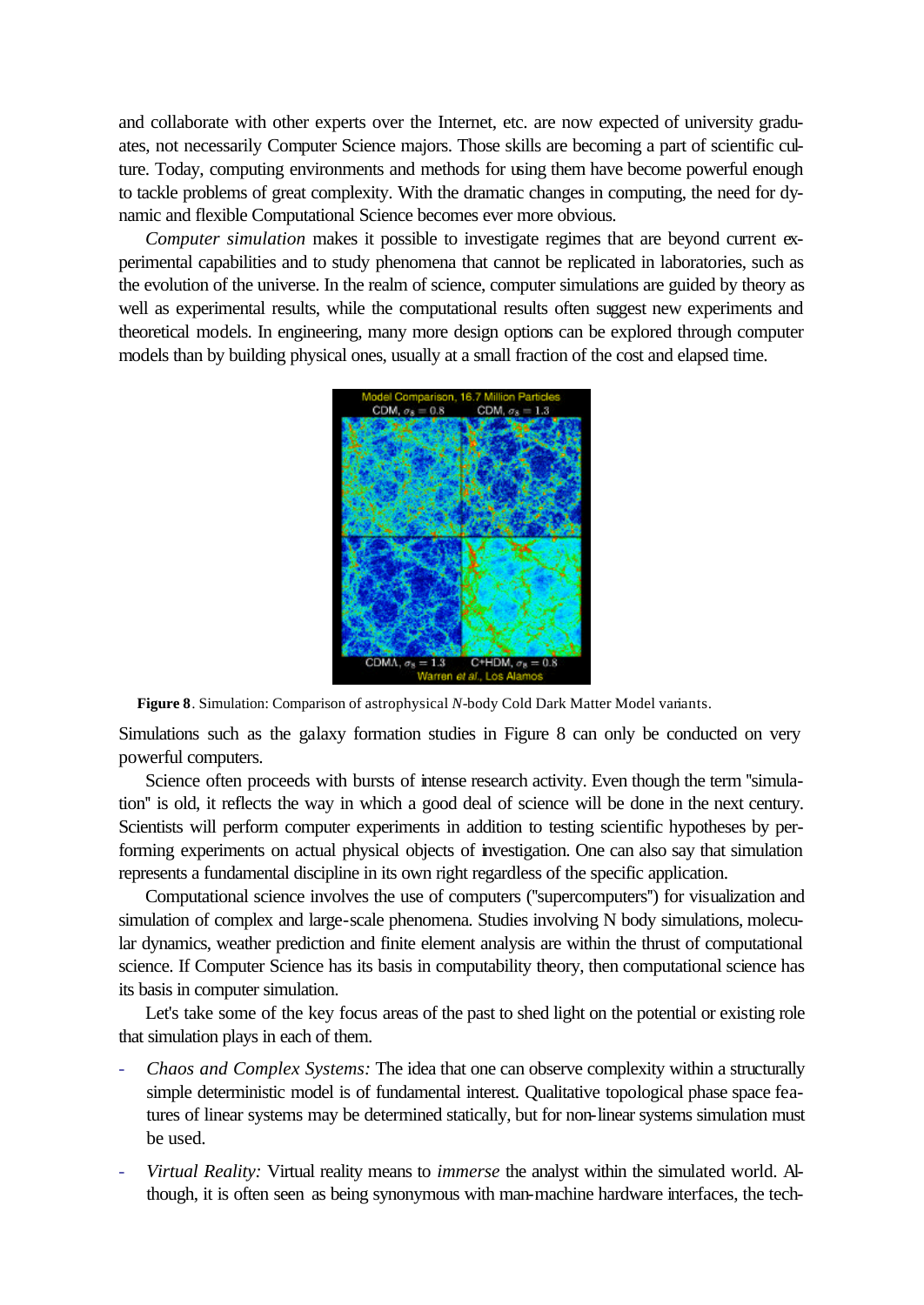nology must incorporate methods for building dynamic digital (virtual) worlds, which is a typical problem of computer simulation.

- *Artificial Life:* Artificial life is an outcome of computational science that challenges our definition of the term *experiment*. An experiment in artificial life is one where a computer program is written to simulate artificial life forms, often carrying along metaphors such as genetic reproduction and mutation.
- *Physically Based Modeling and Computer Animation:* Within computer graphics, there has been a noticeable move forward in the direction of physically based modeling (constraintbased models derived from physical laws).

The computing power of present day machines enables us to simulate an increasing number of phenomena and processes; especially the non-linear ones. Modern graphic capabilities makes this method a very attractive and user friendly.

## **6. Conclusions about the Scientific Methods of Computer Science**

In spite of all characteristics that differ the young field of Computer Science from several thousand years old sciences such as mathematics, logic, and natural sciences we can draw a conclusion that Computer Science contains a critical mass of scientific features to qualify as a science.

From the principal point of view it is important to point out that all modern sciences are very strongly connected to technology. This is very much the case for biology, chemistry and physics, and even more the case for Computer Science. That is a natural consequence of the fact that the research leading to the development of modern computers very often is conducted within industry.

The engineering parts in the Computer Science have more or less close connection to the hardware (physical) aspects of computer. Software engineering is concerned with the problems of design, construction and maintenance of the, often huge, software systems that are typical of industry.

Theoretical Computer Science, on the other hand, is scientific in the same sense as theoretical parts of any other science. It is based on a solid ground of logic and mathematics.

The important difference is that the computer (the physical object that is directly related to the theory) is not a focus of investigation (not even in the sense of being the cause of certain algorithm proceeding in certain way) but it is rather *theory materialized, a tool always capable of changing in order to accommodate even more powerful theoretical concepts*.

#### **References**

- [1] Universal Decimal Classification (UDC), http://www.chem.ualberta.ca/~plambeck/udc/
- [2] Dewey Decimal Classification, http://www.tnrdlib.bc.ca/dewey.html
- [3] *The Logic of Scientific Discovery*, Popper, K.R. NY: Routledge, 1999
- [4] *An Introduction to The Philosophy of Science,* Carnap, R. NY: Basic Books, 1994
- [5] *The Structure of Scientific Revolutions,* Kuhn, T. Chicago: Univ. Chicago Press, 1962
- [6] *What is This Thing Called Science?,* Chalmers, A. Hackett Publishing Co., 1990
- [7] *Against Method,* Feyerabend, P. London, U.K.: Verso, 2000